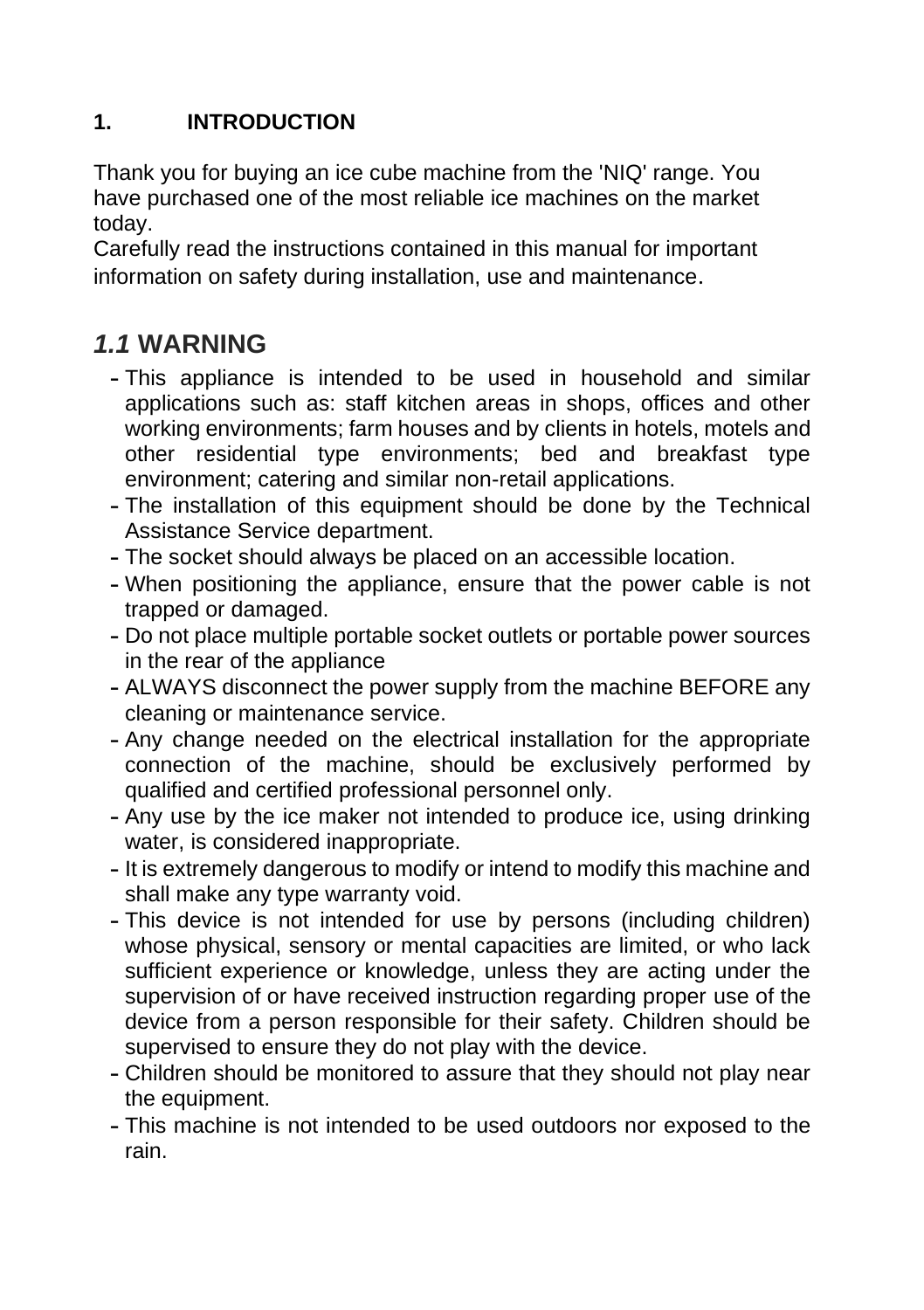- Connect to potable water supply only. See section 3 of this manual.
- This machine must be grounded to prevent possible discharges on persons or damage to the equipment. The machine must be grounded according to local and/or national regulations and regulations in each case. The manufacturer will not be responsible for the damage caused by the lack of grounding of the installation.
- To guarantee the efficiency of this machine and its correct operation, it is essential to adhere to the manufacturer's instructions, especially as regards maintenance and cleaning operations, which must only be carried out by qualified personnel.
- This equipment must be installed with adequate return flow protection to comply with federal, state and local codes that are applicable.

*ATTENTION: The intervention of unskilled people, besides being dangerous, can cause serious damage. In case of a breakdown, contact your distributor. We recommend always using original spare parts.*

The company reserves the right to make changes in specifications and design without prior notice.

REMEMBER THAT MAINTENANCE AND CLEANING OPERATIONS ARE NOT INCLUDED IN THE WARRANTY AND THEREFORE, WILL BE INVOICED BY THE INSTALLER.



 This signal indicates "Risk of fire / Flammable materials" because of the use of flammable refrigerant.

For compression-type **appliances that use flammable refrigerants** should additionally consider the substance of the warnings listed below:

- Keep ventilation openings, in the appliance enclosure or in the built-in structure, clear of obstruction.
- Do not use mechanical devices or other means to accelerate the defrosting process, other than those recommended by the manufacturer.
- Do not damage the refrigerant circuit.
- Do not use electrical appliances inside the food storage compartments of the appliance, unless they are of the type recommended by the manufacturer.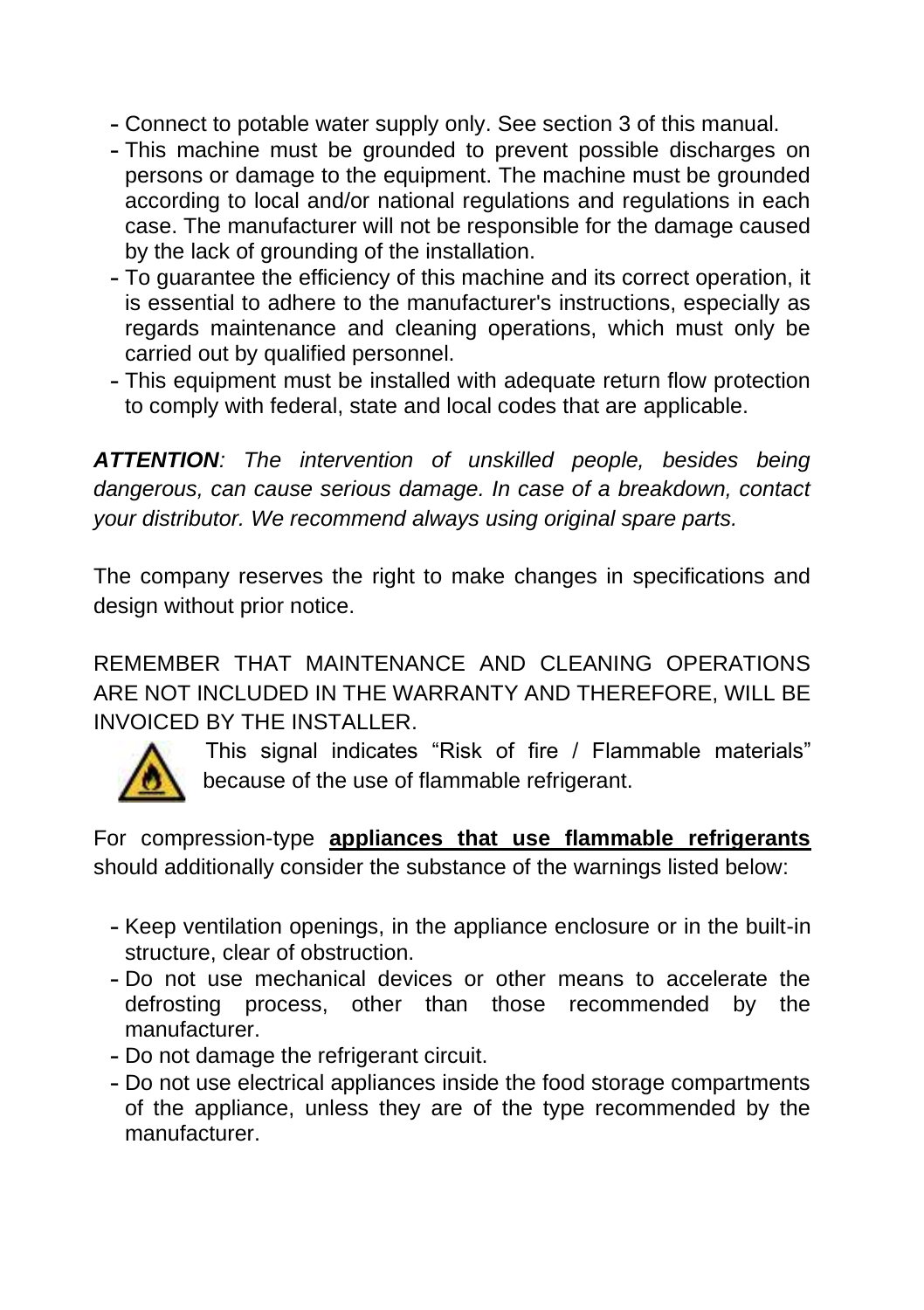- Do not store explosive substances such as aerosol cans with a flammable propellant in this appliance.

In case of refrigerant leakage:

- Do not generate flames close to the appliance.
- Do not switch on/off or plug in/off the appliance.
- To ventilate immediately the area where appliance is located by opening doors and/or windows.
- To call to an authorized technical service.

# **2. RECEPTION OF THE MACHINE**

Inspect the outside packing. In case of damages, MAKE THE CORRESPONDING CLAIM TO THE CARRIER.

To confirm the existence of damages, UNPACK THE MACHINE IN THE PRESENCE OF THE CARRIER and state any damage on the equipment on the reception document, or on a separate instrument. As from May 1, 1998 complies with the European regulations on management of packing and packing waste, inserting the "*Green Dot Label*" on all their packages.



Always state the machine number and model. This number is printed on three locations:

## **Figure I**

## **Packing**

On the outside, it contains a label with the manufacturing number.

## **Exterior of the equipment**

On the back of the equipment, there appears a label with the same characteristics as the previous one.

## **Nameplate**

On the back of the machine. Check that in interior of the machine the installation kit is complete and comprises:

- Water connection ¾ gas with a filter gasket
- Drainage hose (22 mm).
- Manual.
- -Warranty card.





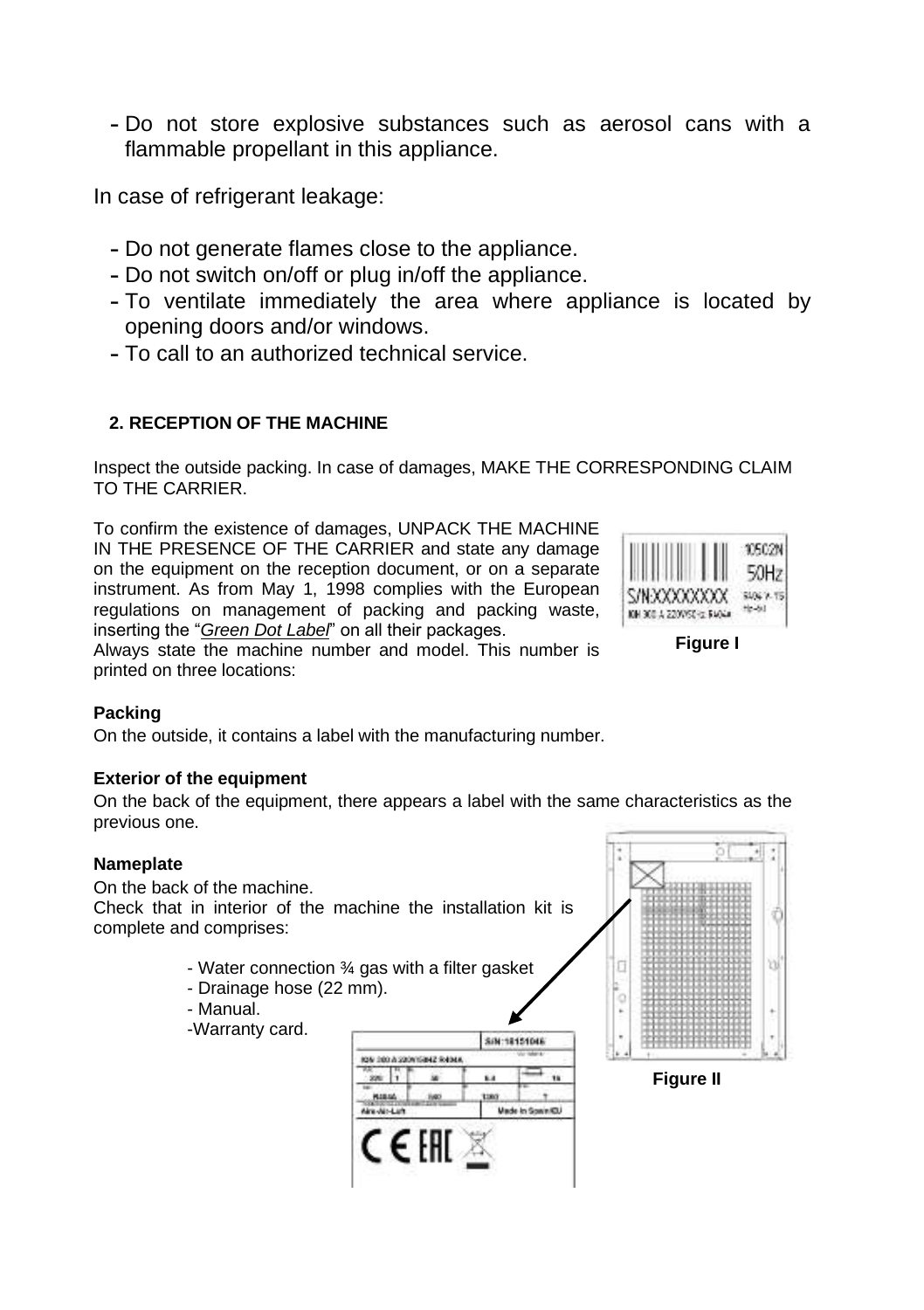#### *CAUTION: ALL PACKING ELEMENTS (plastic bags, carton boxes and wood pallets) SHOULD BE KEPT OUTSIDE THE REACH OF CHILDREN, AS THEY ARE A SOURCE OF POTENTIAL HAZARD*

#### **3. INSTALLATION**

#### **THIS ICE MAKER IS NOT DESIGNED FOR OUTDOOR OPERATION.**

**An incorrect installation of the equipment may cause damages to individuals, animals or other materials, being the manufacturer not responsible for such damages.** 

#### **CAUTION:**

The NG DP machines are designed to operate at room temperature between 10ºC (50ºF) and 43ºC (109.40ºF).

Below the minimum temperatures, the gear motor is forced excessively. Above the maximum, compressor life is shortened and production decreases considerably.

Do not place anything on the fabricator or against the front grille.

**For condensed air machines (Figure III), if the front air** 

**intake is insufficient, the exit is totally or partially obstructed, or if by its placement it is going to receive hot air from another device, we strongly advise, in case of not being able to change the site of the machine, INSTALL A WATER CONDENSER.**

#### *3.1 CONNECTIONS TO THE WATER NETWORK*

Use a flexible pipe  $(1.3 \text{ m} - 4.27 \text{ feet length})$  with the two filter joints supplied with the machine. Arrange the necessary appliances according to regulations or current norms to prevent water return to the network.

Pressure should be established between 0.1 MPa and 0.6 MPa (1-6 BAR). If pressures overpass such values, install the necessary corrective devices.

#### *3.2 CONNECTION TO DRAINAGE*

Drainage should be located lower to the machine level, at 150 mm (5.91 inches) minimum. It is convenient that the drainage pipe is of 30 mm (1.18 in) of interior diameter and with a minimum gradient of 3 cm (1.18 in) per meter (see figure).



**Figure III**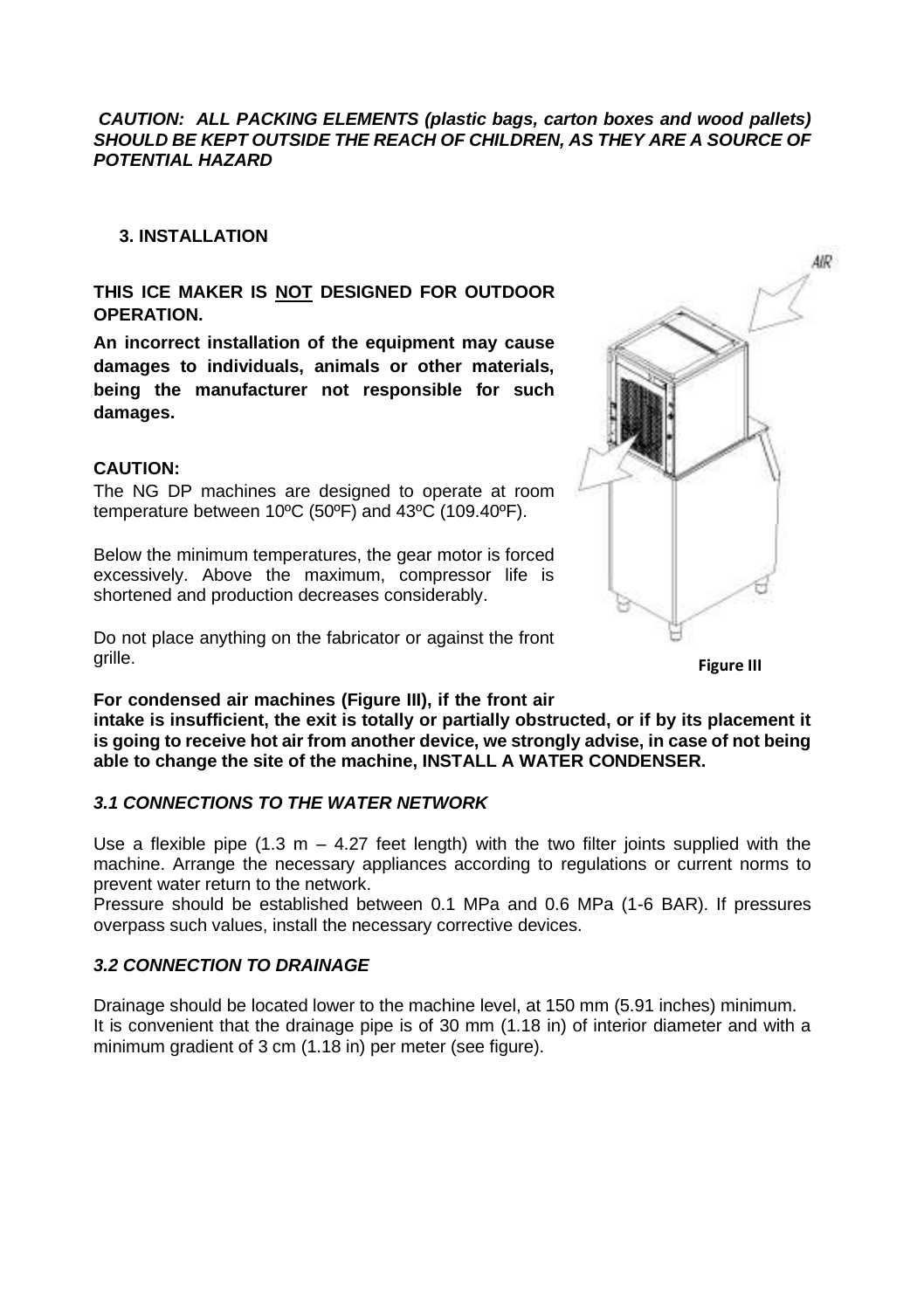

### *3.3 ELECTRICAL CONNECTION*

#### **IT IS MANDATORY TO GROUND THE EQUIPMENT**

**To avoid possible discharges on individuals or damages to the equipment, the machine should be grounded pursuant local and/or national regulations as the case may be.**

**THE MANUFACTURER SHALL BE HELD HARMLESS IN CASE OF DAMAGES ARISING DUE TO THE LACK OF THE GROUND INSTALLATION**

The machine should be places in such a way as to allow a minimum space between the back and the wall to allow an easy access and without risks to the cable jack.

The machine is supplied with a 1.5 m. long cable. If the power cable is damaged, it must be replaced by a special cable or assembly to be provided by the manufacturer or the after-sales service. Such replacement must be performed by the qualified technical service.

Safeguard the base of the jack.

It is advisable to install a power switch and the appropriate electrical safety devices in accordance with local and/or national regulations in each case.

**Voltage and tension are indicated in the nameplate and on the technical specifications of this manual. Variation on voltage above the 10% stated on the nameplate could result on damages or prevent the machine start-up.**

#### *3.4.- INSTALLATION OF EQUIPMENT ABOVE TANKS/BINS*

The modular manufacturers must be installed on tanks or bins, following the instructions contained in this manual.

The strength and stability of the container-machine/s assembly must be verified, as well as the fixing of the elements.

The drain must be lower than the drainage area of the tank/bin an, the hose must always be in a descending position, NEVER ascending, (Figure IV).

## IT IS IMPORTANT THAT THE WATER PIPE DOES NOT PASS BY OR NEAR HEAT SPOTS TO NOT LOSE ICE PRODUCTION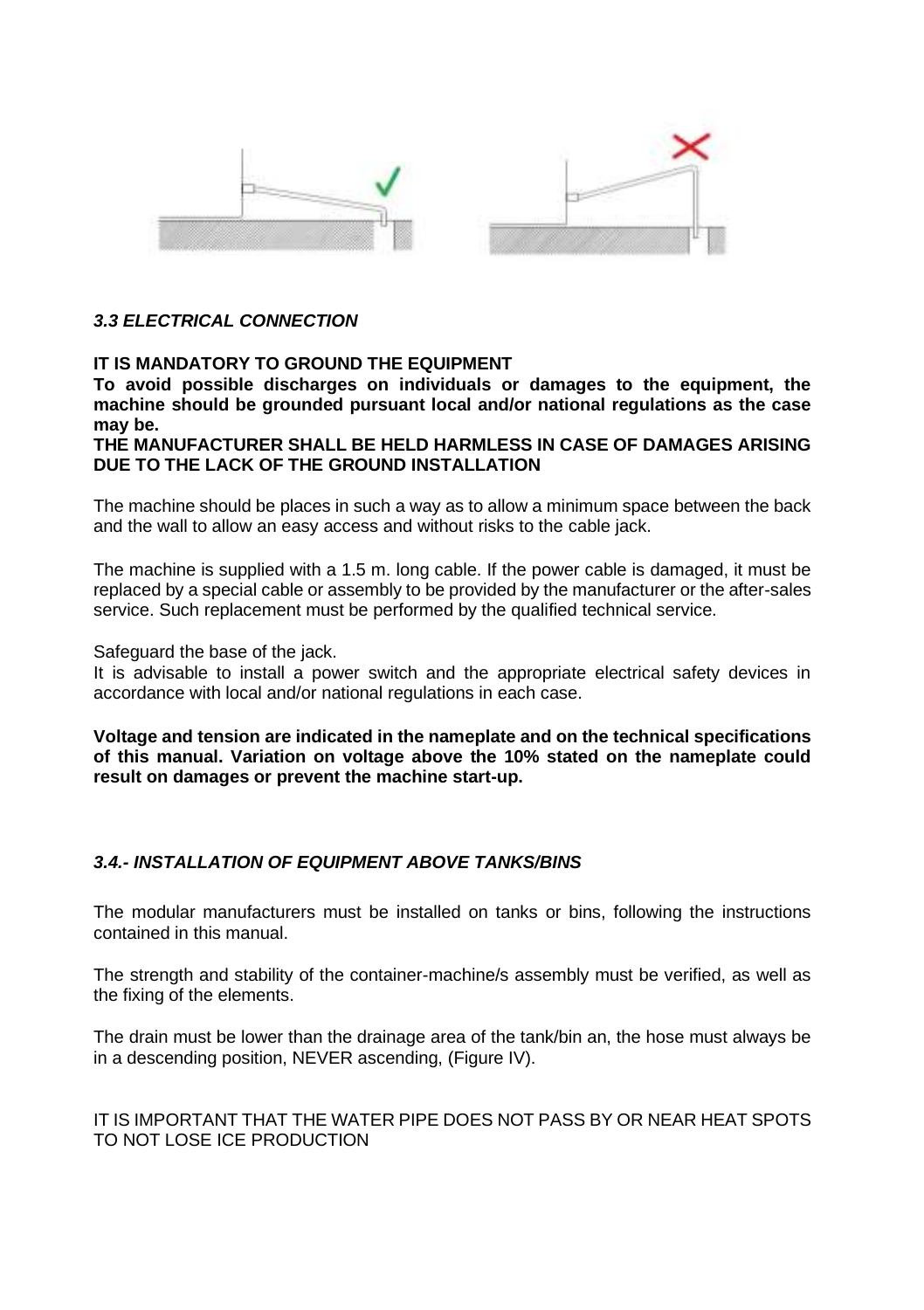

# **4. CONTROL PANEL**

The outer panel is located on the front of the machine, in the upper left corner, and has 5 buttons:



**Figure VI**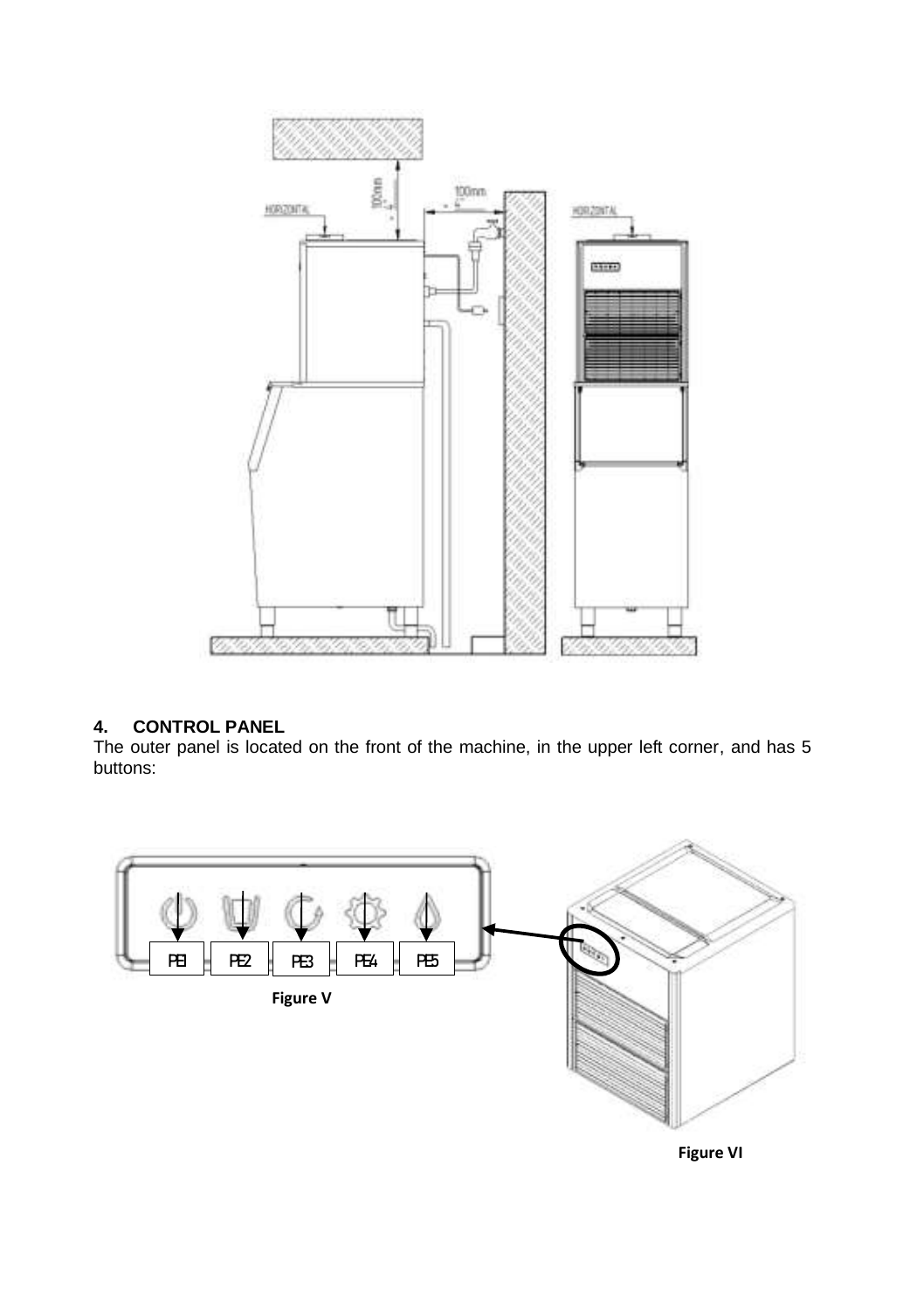# *4.1. PE1.- ON/OFF BUTTON*

When turning on the rear switch of the machine, PE1 will be red, which means that the machine will be in the stand by mode. Pressing the PE1 button will enter the timing state and the LED will light up with a flashing blue. After the time period elapses, the LED will remain steady blue and the machine will start to work. If an alarm is detected in the machine, press the button for more than 3 seconds and the machine will restart.

# *4.2. PE2.- RESERVOIR FULL*

This LED will light up when the machine has stopped when the reservoir is full.

# *4.3. PE3.- GEAR MOTOR ALARM*

This alarm has two states.

In the first, the LED will remain flashing and the machine will perform a timing and will automatically resume. The machine will continue to operate in this state.

In the second state, the LED will remain steady and the machine will be stopped until a reset is performed.

## *4.4. PE4.-INTERNAL FAULT ALARM*

This LED will remain on when an internal fault has occurred in the machine, or a blockage has occurred in the outlet. With this alarm, the machine will remain stopped.

## *4.5. PE5.- LACK OF WATER SUPPLY ALARM*

This LED indicates that there is no water supply and therefore the machine is stopped because it cannot manufacture ice.

# **5. START-UP**

## *5.1 PREVIOUS CHECKUP*

- a) Is the machine leveled?
- b) Voltage and frequency are the same as those on the nameplate?
- c) Are the discharges connected and operating?
- d) \*\* If air condensed: Is the air circulation and its temperature appropriate?

|                | <b>ROOM</b>                      | <b>WATER</b> |
|----------------|----------------------------------|--------------|
| <b>MAXIMUM</b> | 43°C / 109.4°F                   | 35°C / 95°F  |
| <b>MINIMUM</b> | $10^{\circ}$ C / 50 $^{\circ}$ F | 5°C / 35°F   |

\*\* Is water pressure appropriate?

| <b>MINIMUM</b> | 0.1 MPa (1 Bar) |
|----------------|-----------------|
| <b>MAXIMUM</b> | 0.6 MPa (6 Bar) |

f) The conductivity of the water must be at least 10 microSiemens

**NOTE:** In case input water pressure is higher that 0,6 MPa (6 Bar) install a pressure reducer. THE FAUCETCONNECTION PRESSURE SHOULD NEVER BE REDUCED.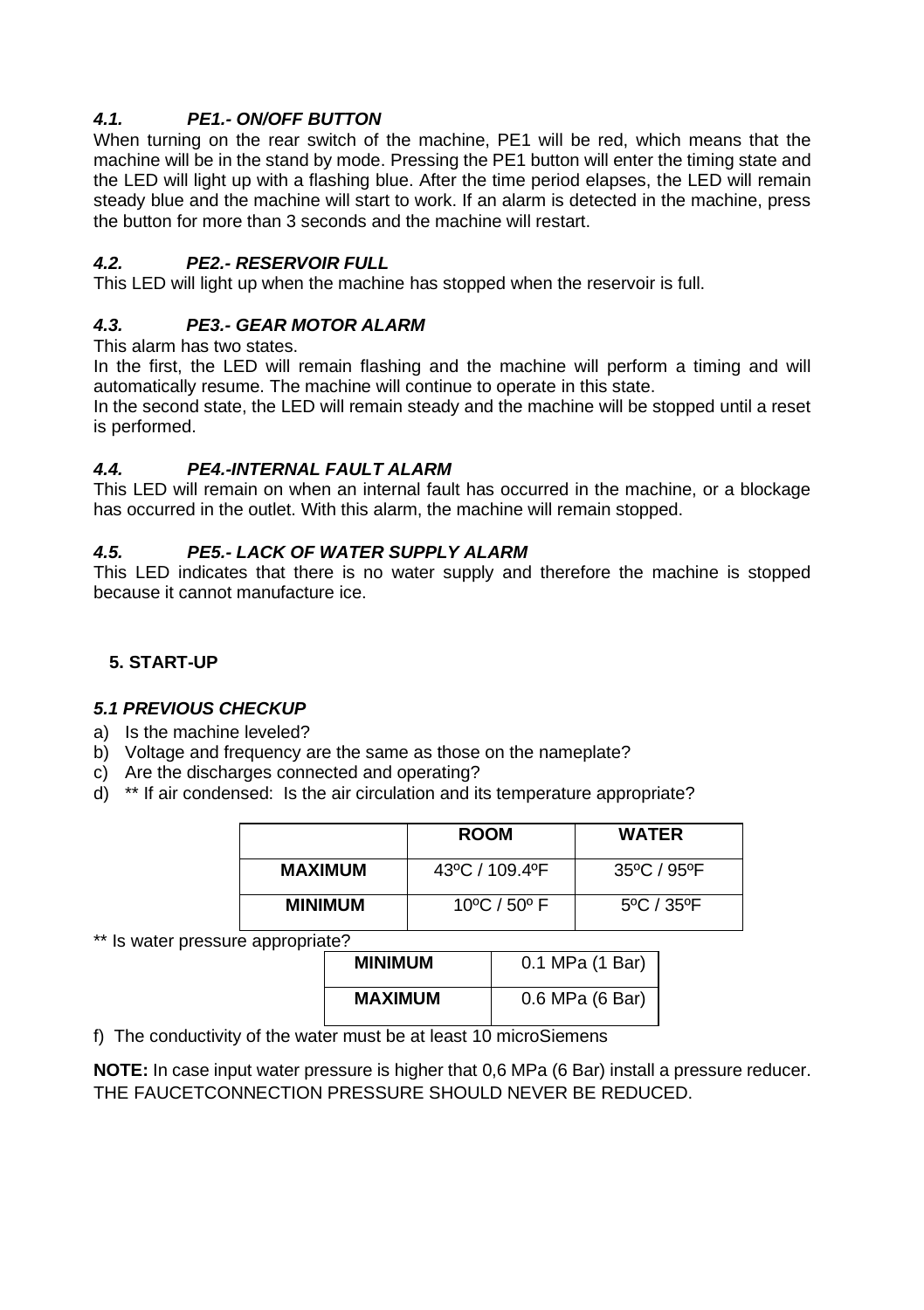# *5.2. STARTING THE MACHINE*

- 1. Connect to drinking water network. Open the water stopcock and check that there are no leaks.
- 2. Connect the machine to the electricity network. Turn the rear switch "ON".
- 3. The button on the control panel, PE1 (see Figure VI), must be lit red, when pressed, it will stay with a blue light flashing for 10 min.
- 4. After 10 minutes of the timer, the machine will start up and PE1 will remain with a steady blue light.
- 5. Check that there is no element that rubs or vibrates.
- 6. Check that it produces ice correctly. \*It is normal that in the first instants a little water will drop instead of ice\*.
- 7. Check that there is no alarm glowing on the control panel. In such case, restart the machine. If the problem persists, call the technical service.
- 8. Check that the ice bin stop sensor works. Move an object, or your hand, under the outlet of the ice dispenser. The blue led light should turn on and off. If necessary, clean the sensor as described in 6.4

# 6. **MAINTENANCE AND CLEANING INSTRUCTIONS**

You should wear rubber gloves and safety glasses when handling the ice machine cleaner or disinfectant.

All the ice that will be made during this procedure is not suitable for human consumption, so it must be melted or discarded.

\* The maintenance procedures described in this manual are not covered by the warranty \*

# *6.1. DESCALING PROCESS*

*Cleaning solution*: Prepare a solution of an appropriate product for cleaning ice machines. Do not use hydrochloric acid. We recommend using ScaleKleen.

We recommend preparing a 10-liter solution according to the instructions of the manufacturer (ScaleKleen) with the total amount of product / water needed.

5 liters for hand washing and 5 liters for the water tank (D). Make more solution if necessary. For maximum effectiveness of the solution, use after dilution.

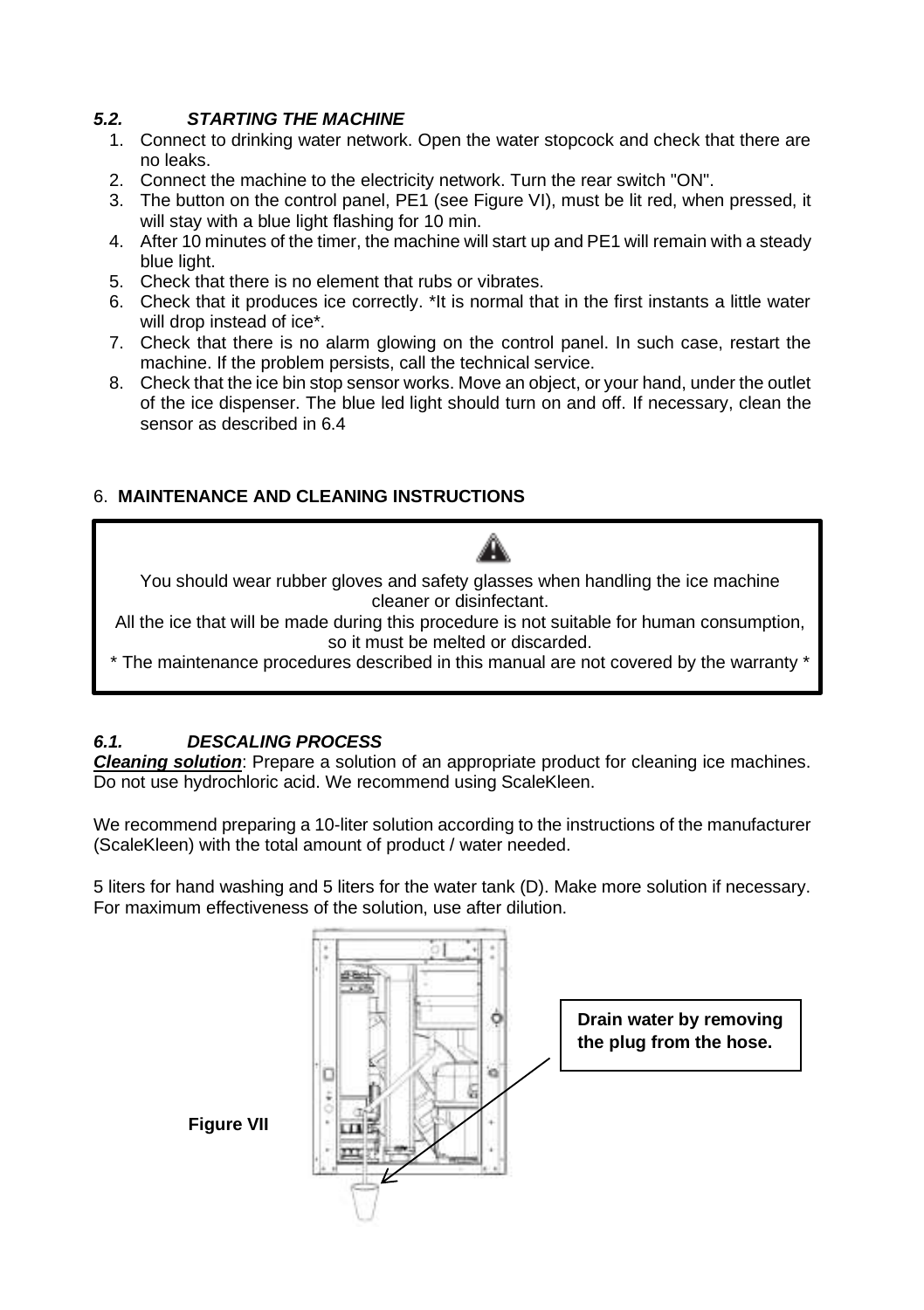- 1. Stop the machine pressing PE1 button of the control panel, the PE1 button must be on red color.
- 2. Remove all the ice from bin.
- 3. Remove the back panel of the machine.
- 4. Remove the hose plug and drain the water into a container as shown in Image XVII.
- 5. Return the hose to its original position and put the plug in the hose again.
- 6. Remove the top panel.
- 7. Remove the water tank lid (A), O-ring (B) and ice outlet cover (C) and clean them by hand with cleaning solution*.*
- 8. Clean the fallen ice tube (E) with a brush also with the cleaning solution.
- 9. Place the ice outlet cover (C) in its original position.
- 10. For remove the ice of evaporator, active "Only gearmotor function", only will be running the



**Figure VIII**

gearmotor and the others components will be stopped. When the machine is stopped (PE1 button on the control panel is red), make a long press (over 7 seconds) on the PE1 button of the control panel until the five icons are flashing, so the gearmotor will start. Wait 2 or 3 minutes in order to remove the ice from evaporator and pour the cleaning solution as is indicated in the next step.

- 11. Pour the cleaning solution slowly into water tank (D) until it is finished. The solution will go overflowing through the drain, the electrodes inside of the water tank (D) are covered with the cleaning solution at the minimum level as shown in picture XVIII
- 12. The machine keeps working in "Only gearmotor function" with the five icons flashing and the machine stops automatically 30 minutes after to active this function in step 10, so the PE1 button will be red color. Go to next chapter for disinfection procedure.

# *6.2 DISINFECTION PROCEDURE*

- **Disinfectant solution**: mix a disinfectant solution using an approved agent for food equipment. With sodium hypochlorite, to form a solution with 200 ppm free chlorine, dilute 35 ml of said 5.25% sodium hypochlorite solution (household bleach) with 10 liters of water.

5 liters for hand washing and 5 liters for the water tank (D). For maximum effectiveness of the solution, use after dilution. Make more solution if necessary.

1. Just after previous step 12 from descaling process, remove the hose plug and drain the water into a container as shown in the image XVII, return the hose to its original position and put the plug in the hose again.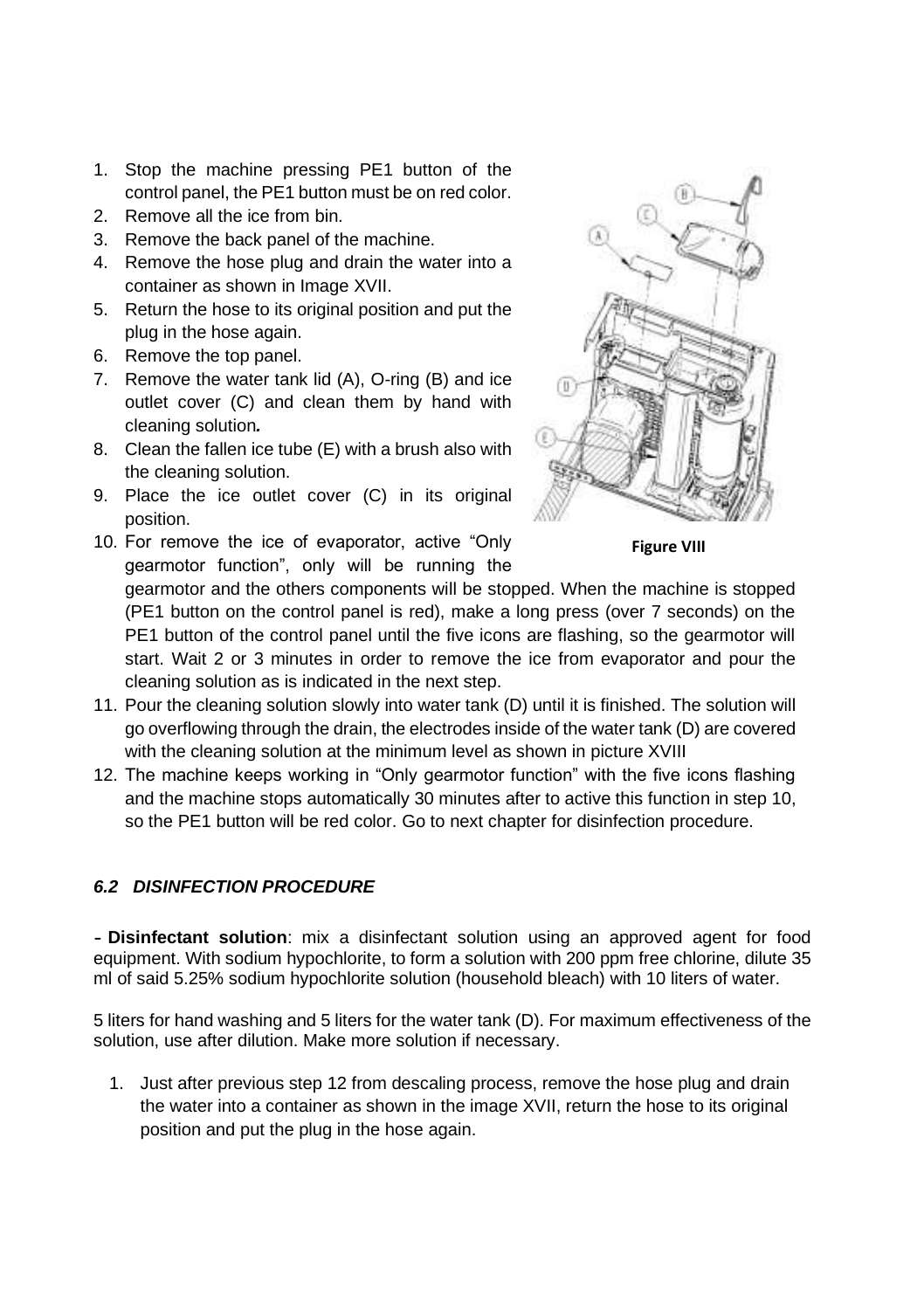- 2. Then, to disinfect the machine, active "only gearmotor function" and pour the 5 liters / 1.3 gal solution into the water tank (D) following the same procedure indicated in the descaling process (steps 10 and 11).
- 3. When disinfectant solution is finished, then wait to the machine stops automatically 30 minutes after active only gearmotor function.
- 4. Remove the hose plug and drain the water into a container as shown in the image XVII, return the hose to its original position and put the plug in the hose again.

Now, with the disinfectant solution destined to hand wash, clean the inside of the ice storage bin using a cloth or sponge. Go to next chapter for removing residues procedure.



**Figure IX**

## *6.3 WASTE DISPOSAL PROCEDURE*

- 1. To ensure that no debris remains in the machine, rinse the water tank lid (A) and the ice outlet lid (C) with water and place these items in their respective positions.
- 2. Also, rinse the ice downpipe (E) and the inside of the ice storage bin with the brush.
- 3. Place the back panel and the top panel in their original position.
- 4. Then, let the machine run for 30 minutes in the freeze cycle and melt or discard all the ice that is going to be made.

# *6.4 CLEANING STORAGE SENSOR*